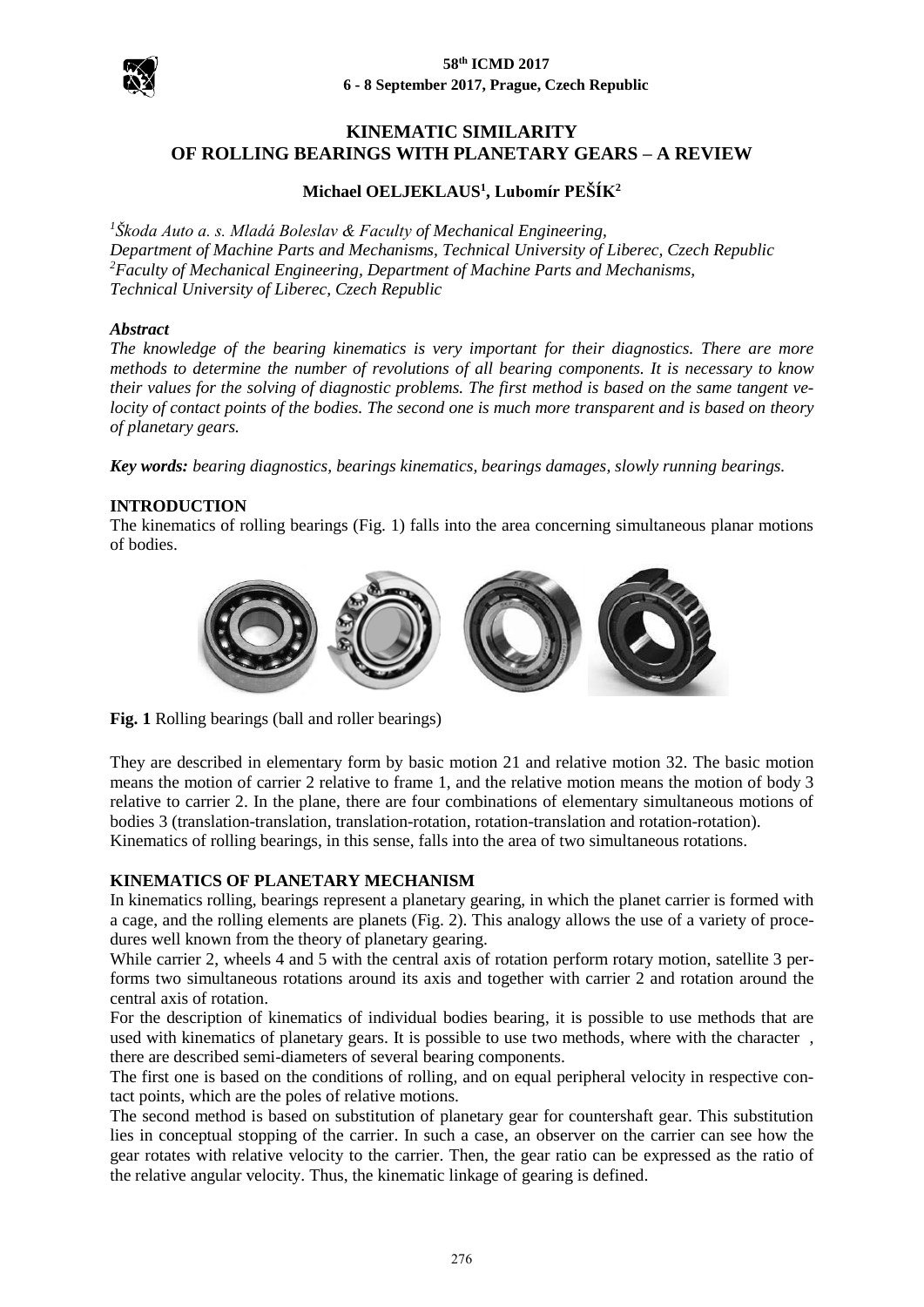## **58th ICMD 2017 6 - 8 September 2017, Prague, Czech Republic**





**Fig. 2** Kinematics of planetary gearing with the help of rolling conditions

The angular velocity of any part of the gearing can be determined from such a linkage. The first procedure is illustrated in Fig. 2a. When the gear 5 is not in motion and gear 4 is a driving gear, it applies that the tangential velocities

$$
v_{B41} = v_{B35} \,. \tag{8}
$$

Then

$$
r_4\omega_{41} = 2r_3\omega_{35} \tag{9}
$$

Further

$$
v_{A21} = \frac{v_{B41}}{2} \tag{10}
$$

and from that

$$
\omega_{21} = \frac{r_4}{2r_2}\omega_{41} = \frac{r_4}{r_4 + r_5}\omega_{41} \,. \tag{11}
$$

To determine  $\omega_{32}$ , basic decomposition can be used for velocity of point *B* 

 $v_{B32} = v_{B35} + v_{B52}$  (12)

And after substitution

 $r_3\omega_{32} = 2r_3\omega_{35} + (r_2 - r_3)\omega_{52}$ .  $\int \omega_{52}$ . (13)

If we consider that

| $2r_3\omega_{35} = r_4\omega_{41}$ | (14) |
|------------------------------------|------|
|------------------------------------|------|

And that  $\omega_{52}$ , is

$$
\omega_{52} = \omega_{51} - \omega_{21} \tag{15}
$$

We get

$$
r_3\omega_{32} = r_4\omega_{41} - (r_2 - r_3)\omega_{21}.\tag{16}
$$

And after the substitution of  $\omega_{21}$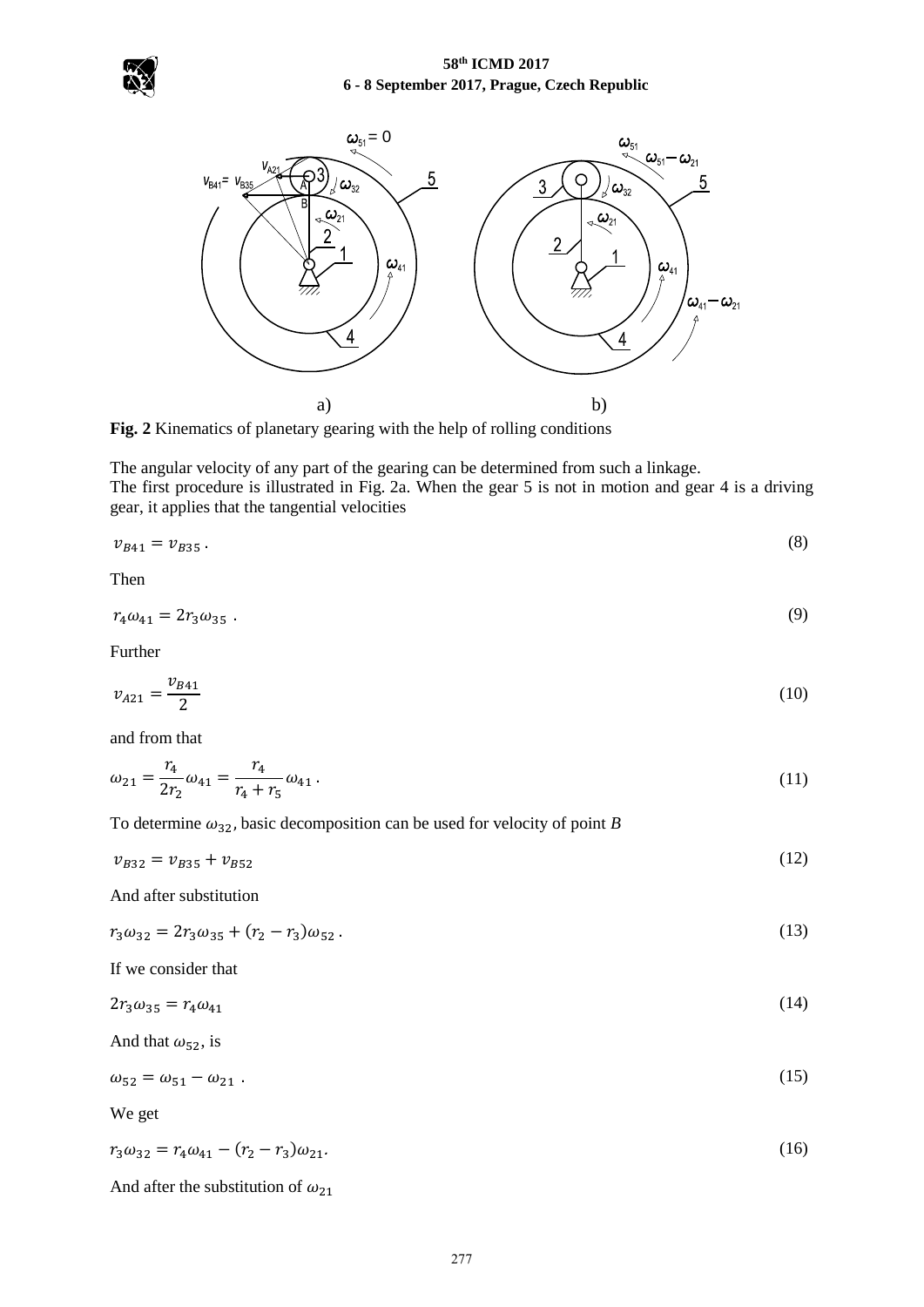

#### **58th ICMD 2017 6 - 8 September 2017, Prague, Czech Republic**

$$
r_3\omega_{32} = r_4\omega_{41} - (r_2 - r_3)\frac{r_4}{r_4 + r_5}\omega_{41},\tag{17}
$$

if

$$
r_2 = r_4 + r_3 \tag{18}
$$

we get for  $\omega_{32}$ 

$$
\omega_{32} = \frac{r_5}{r_3} \frac{r_4}{r_4 + r_5} \omega_{41} \,, \tag{19}
$$

which is the angular velocity of satellite 3 to carrier 2.

The method for calculating the angular velocity of planetary gear with the help of its substitution for countershaft gear is significantly shorter and the outcome more effective, especially in more complicated cases where the planetary gearing is combined. The essence of this method is shown again on an example of simple planetary gearing (Fig. 2b).

After definition of the positive senses of angular velocities of all parts of the gearing, which in this case is a differential (two degrees of freedom), we accede to the substitution of the planetary gearing for countershaft gearing, by imagining our position as an observer on the carrier. This way the carrier's motion towards us was stopped, although the kinematics of gears was not changed. The motion of the parts of the gearing is relative towards the carrier.

It is possible to compute the gear ratio of the relative angular velocity of any two parts of such defined countershaft mechanism. For example, the gear ratio of the relative angular velocity between gears 4 and 5 is

$$
\frac{\omega_{41} - \omega_{21}}{\omega_{51} - \omega_{21}} = \frac{r_3}{r_4} \left( -\frac{r_5}{r_3} \right) = -\frac{r_5}{r_4},\tag{20}
$$

of which for  $\omega_{51} = 0$  is

$$
\omega_{21} = \frac{r_4}{r_4 + r_5} \omega_{41} \tag{21}
$$

or similarly between gears 4 and 3 is,

$$
\frac{\omega_{41} - \omega_{21}}{\omega_{32}} = \frac{r_3}{r_4} \tag{22}
$$

and finally between gears 3 a 5 is

 $\omega_{32}$  $\frac{\omega_{32}}{\omega_{51} - \omega_{21}} = -\frac{r_5}{r_3}$  $r<sub>3</sub>$ ,  $(23)$ 

of which

$$
\omega_{32} = \frac{r_5}{r_3} \frac{r_4}{r_4 + r_5} \omega_{41} \,. \tag{24}
$$

It needs to be mentioned that angular velocity of planet 3,  $\omega_{32}$ , is determined as relative to the carrier 2 considering that planet 3 has a different axis of rotation than the carrier and other parts of the planetary gearing.

If we use  $\omega_{51} = 0$  in formulas (21) and (24) above, angular velocity  $\omega_{21}$  of carrier 2 and angular velocity  $\omega_{32}$  of planet 3 around the journal of the carrier 2 will be the same as in equations (11) and (19). The planet gearing may be suitably combined to create gearing with the desired kinematic linkage. In some cases, double planets are used. However, in relation to the kinematics of the roller bearings it does not have adequate importance.